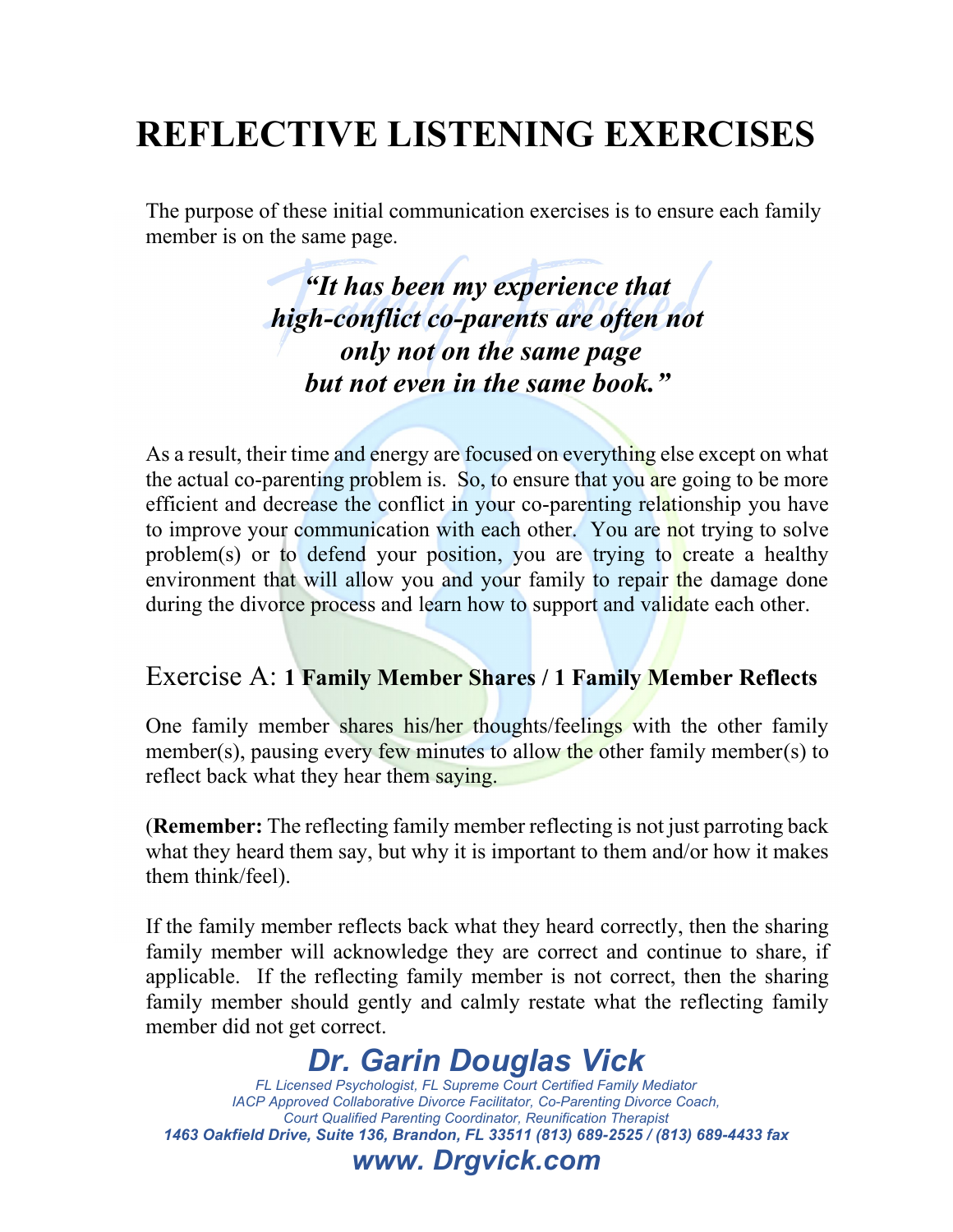# **REFLECTIVE LISTENING EXERCISES**

After 10-15 minutes (timer goes off). Stop. Thank each other for listening and sharing. Go to different rooms and write down your experience(s) of the exercise. If it helps, you can answer the following questions.

- 1.) What was it like for me to share without being interrupted or what was it like for me to listen without responding?
- 2.) What did I want to say?
- 3.) What was said or done that "pushed my buttons?"
- 4.) How did I feel before the family meeting?
- 5.) What thoughts ran through my mind before, during, and after the family meeting?
- 6.) What did I want to say?
- 7.) When was it hard for me not to respond? How did it make me feel?
- 8.) What was said that "pushed my buttons?"
- 9.) What am I using to support my beliefs? Identifying facts versus assumptions.
- 10.)What would I do differently?
- 11.) What would I want different next time that would improve the process?

## *Dr. Garin Douglas Vick*

*FL Licensed Psychologist, FL Supreme Court Certified Family Mediator IACP Approved Collaborative Divorce Facilitator, Co-Parenting Divorce Coach, Court Qualified Parenting Coordinator, Reunification Therapist 1463 Oakfield Drive, Suite 136, Brandon, FL 33511 (813) 689-2525 / (813) 689-4433 fax*

#### *www. Drgvick.com*